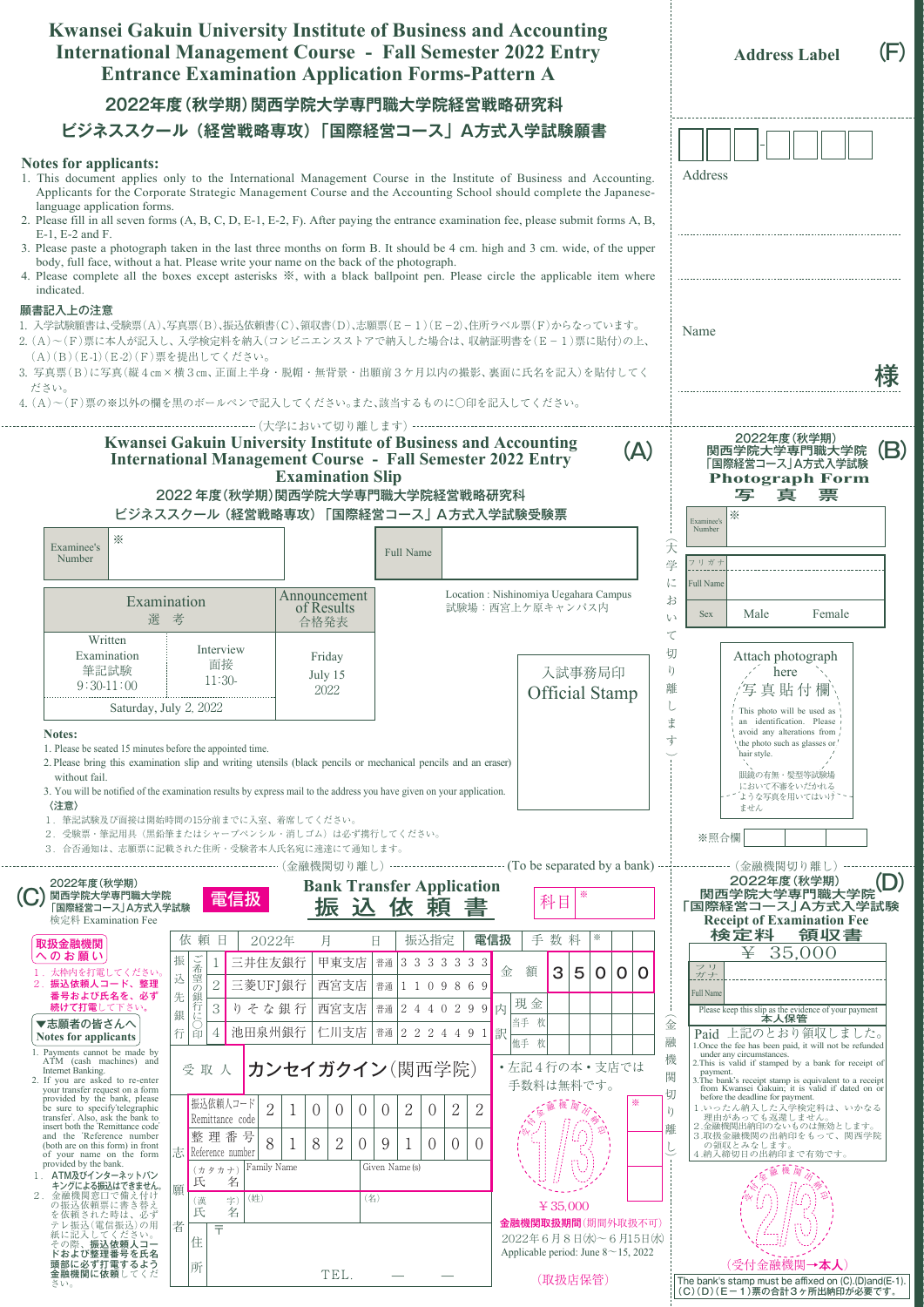# (E-1)

### **2022年度(秋学期)関西学院大学専門職大学院経営戦略研究科 ビジネススクール (経営戦略専攻) 「国際経営コース」 A方式入学試験志願票 Kwansei Gakuin University Institute of Business and Accounting International Management Course - Fall Semester 2022 Entry Entrance Examination Application Forms-Pattern A**

| <b>Full Name</b>                                                              | <b>Nationality</b>                         |             |            |
|-------------------------------------------------------------------------------|--------------------------------------------|-------------|------------|
| In English/Roman alphabet(Hepburn system)/pinyin<br>family name               | first name                                 | middle name | <b>Sex</b> |
| In furigana (if you know how to write your name in Japanese letters katakana) | Male<br>Female<br>Date of Birth (yy/mm/dd) |             |            |
| In Chinese characters, kanji (for applicant from Japan, China or Taiwan)      |                                            |             |            |

#### **Address** (Please write preferably in Japanese. 日本語で記入してください。)

| Postal code: $\bar{\tau}$ | Prefecture: | City: |  |
|---------------------------|-------------|-------|--|
|                           |             |       |  |

#### **Contact Details**

受

人家<sup>融機 関</sup>安、

印

| Phone          | (Home) | (Mobile) |  |
|----------------|--------|----------|--|
| E-mail address |        | (a)      |  |

#### **Education** (if you finished schools in Japan, please write in Japanese. 日本の学校を卒業の場合は日本語で記入してください。)

| High school name:                                                     |  |                                                                                            |                   |  |  |
|-----------------------------------------------------------------------|--|--------------------------------------------------------------------------------------------|-------------------|--|--|
| Date of graduation (yy/mm):                                           |  | Location:                                                                                  |                   |  |  |
| University name:                                                      |  | Faculty:                                                                                   | Subject of study: |  |  |
| Date of graduation (yy/mm):                                           |  | Location:                                                                                  |                   |  |  |
|                                                                       |  | University Code: Fill in 9006 for foreign university.<br>大学コード:入試要項「大学コード表」の4桁の番号を記入して下さい。 |                   |  |  |
| Other institutes (ex:master's course, Japanese language school) name: |  |                                                                                            |                   |  |  |
| Date of graduation (yy/mm):                                           |  | Location:                                                                                  |                   |  |  |